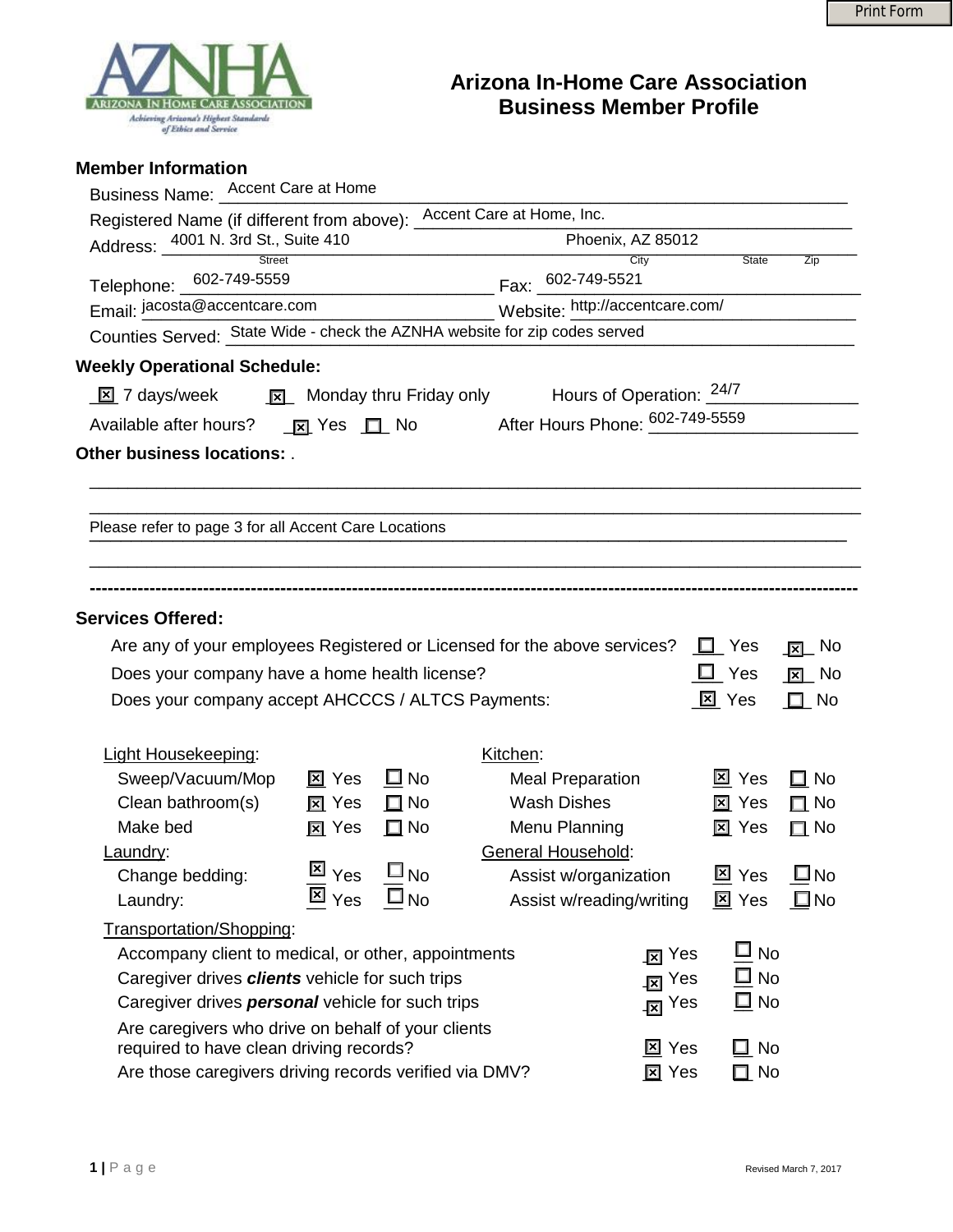|                                                                                                                                                                                                                                                                                                                                                                                  | Do caregivers assist in the following home care aide tasks?<br><b>⊠</b> Yes □ No                                                                                                                                                                                                                    |  |  |  |  |
|----------------------------------------------------------------------------------------------------------------------------------------------------------------------------------------------------------------------------------------------------------------------------------------------------------------------------------------------------------------------------------|-----------------------------------------------------------------------------------------------------------------------------------------------------------------------------------------------------------------------------------------------------------------------------------------------------|--|--|--|--|
| $\overline{\phantom{a}}$<br>$\overline{\phantom{a}}$                                                                                                                                                                                                                                                                                                                             | Bathing/Showering/Personal Hygiene<br>Dressing/Undressing<br><b>Medication monitoring</b><br><b>Toileting/Peri Care</b><br>Transfers (to/from bed, chair, etc.)<br>Ambulation (assist w/walking, etc.)                                                                                              |  |  |  |  |
| Does your agency offer:<br><b>L</b> Registered Nursing Services<br>$\Box$ Hospice Services<br><b>Medical Social Services</b><br><b>Licensed Practical Nursing Services</b><br>$\Box$<br><b>Occupational Therapy</b><br>Nutritional Services by a Dietitian<br>Speech Therapy<br><b>Physical Therapy</b><br>ш<br>Provide Medical Supplies/Equipment<br>$\Box$ Respiratory Therapy |                                                                                                                                                                                                                                                                                                     |  |  |  |  |
| <b>YES</b><br><u>NO</u>                                                                                                                                                                                                                                                                                                                                                          | <b>Client/Consumer Information and Practices</b>                                                                                                                                                                                                                                                    |  |  |  |  |
| 図<br>$\Box$                                                                                                                                                                                                                                                                                                                                                                      | We perform an evaluation or assessment prior to providing care for clients.                                                                                                                                                                                                                         |  |  |  |  |
| 図<br>□                                                                                                                                                                                                                                                                                                                                                                           | We charge a fee for any type of evaluation or assessment prior to providing care for a<br>client. If Yes, please indicate the amount charged for this service: \$                                                                                                                                   |  |  |  |  |
| ⊠                                                                                                                                                                                                                                                                                                                                                                                | We require a deposit from customers in order to perform services. If yes, please explain:                                                                                                                                                                                                           |  |  |  |  |
| $\mathbf{\Sigma}$                                                                                                                                                                                                                                                                                                                                                                | We have a minimum amount of hours, whether per day, per week or per month, or<br>minimum charge that is required of its clients. If Yes, please explain: _________                                                                                                                                  |  |  |  |  |
| ⊠                                                                                                                                                                                                                                                                                                                                                                                | We have a business policy regarding cancellation of services. If Yes, please explain:<br>Amount: \$TBD<br>Details:<br><u> 1980 - Jan Samuel Barbara, margaret e populari e populari e populari e populari e populari e populari e popu</u><br>AccentCare requests 24 hour notice for cancellations. |  |  |  |  |
| 図                                                                                                                                                                                                                                                                                                                                                                                |                                                                                                                                                                                                                                                                                                     |  |  |  |  |
|                                                                                                                                                                                                                                                                                                                                                                                  | Other fees                                                                                                                                                                                                                                                                                          |  |  |  |  |

## **Member's Employment Information and Practices**

| <b>YES</b>      | <b>NO</b> |                                                                                                                                                                   |
|-----------------|-----------|-------------------------------------------------------------------------------------------------------------------------------------------------------------------|
| $\vert x \vert$ | $\Box$    | Does the business have and perform criminal background checks for all individuals<br>who have direct contact with clients in their homes or in the community?     |
| 図               |           | Does the Member perform criminal background checks for all managers, supervisors,<br>office personnel and volunteers?                                             |
| $\mathbf{X}$    |           | Does the business obtain at least two positive references from two previous employers<br>in the past five years for each caregiver applicant?                     |
| $\vert x \vert$ |           | Does the Member validate home-making and home care skills of caregivers through<br>demonstration and written questionnaires?                                      |
| 区               |           | Does the Member require all caregivers to read, write and communicate in English?                                                                                 |
| 図               |           | Does the Member require its Caregivers to maintain current First Aide certification and<br>have policies in place to ensure these are updated on a routine basis? |

**---------------------------------------------------------------------------------------------------------------------------------**